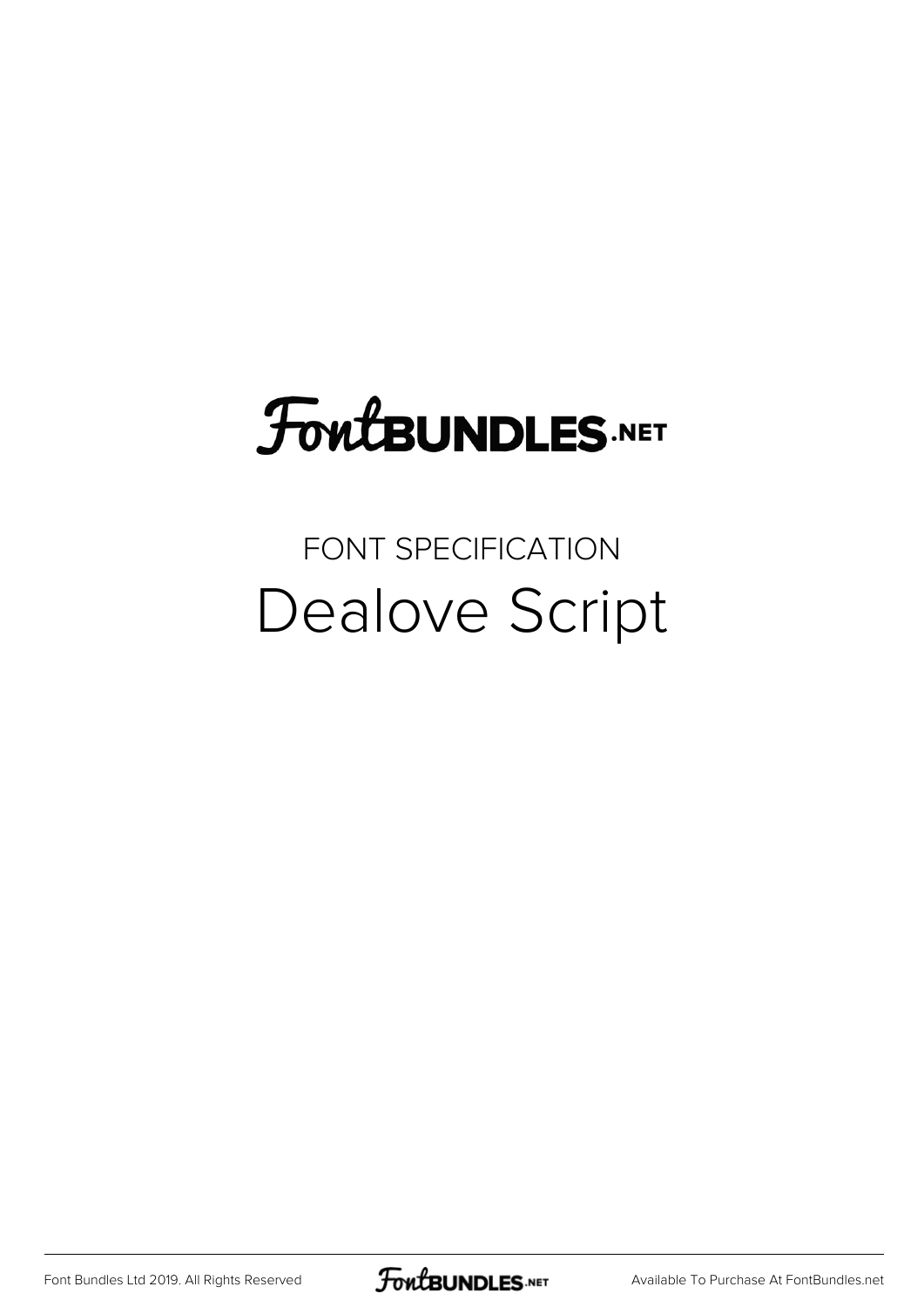#### dealove script - Regular

**Uppercase Characters** 

## $A \mathcal{B} \mathcal{C} \mathcal{D} \mathcal{C} \mathcal{F} \mathcal{G} \mathcal{H} \mathcal{I} \mathcal{I} \mathcal{K} \mathcal{L} \mathcal{M} \mathcal{H} \mathcal{B} \mathcal{P} \mathcal{Q} \mathcal{R} \mathcal{S} \mathcal{T} \mathcal{U} \mathcal{V}$  $W \times YZ$

Lowercase Characters

$$
a\;b\;c\;d\;e\;f\;g\;b\;ij\;f\;c\;n\;n\;e\;p\;q\;v\;s\;t\;u\;v\;w\;{\color{red}x\;y\;s}
$$

**Numbers** 

#### 0123456789

Punctuation and Symbols

All Other Glyphs

$$
\mathcal{A} \quad \mathcal{A} \quad \hat{\mathcal{A}} \quad \mathcal{A} \quad \mathcal{A} \quad \mathcal{B} \quad \mathcal{C} \quad \mathcal{C} \quad \mathcal{C}
$$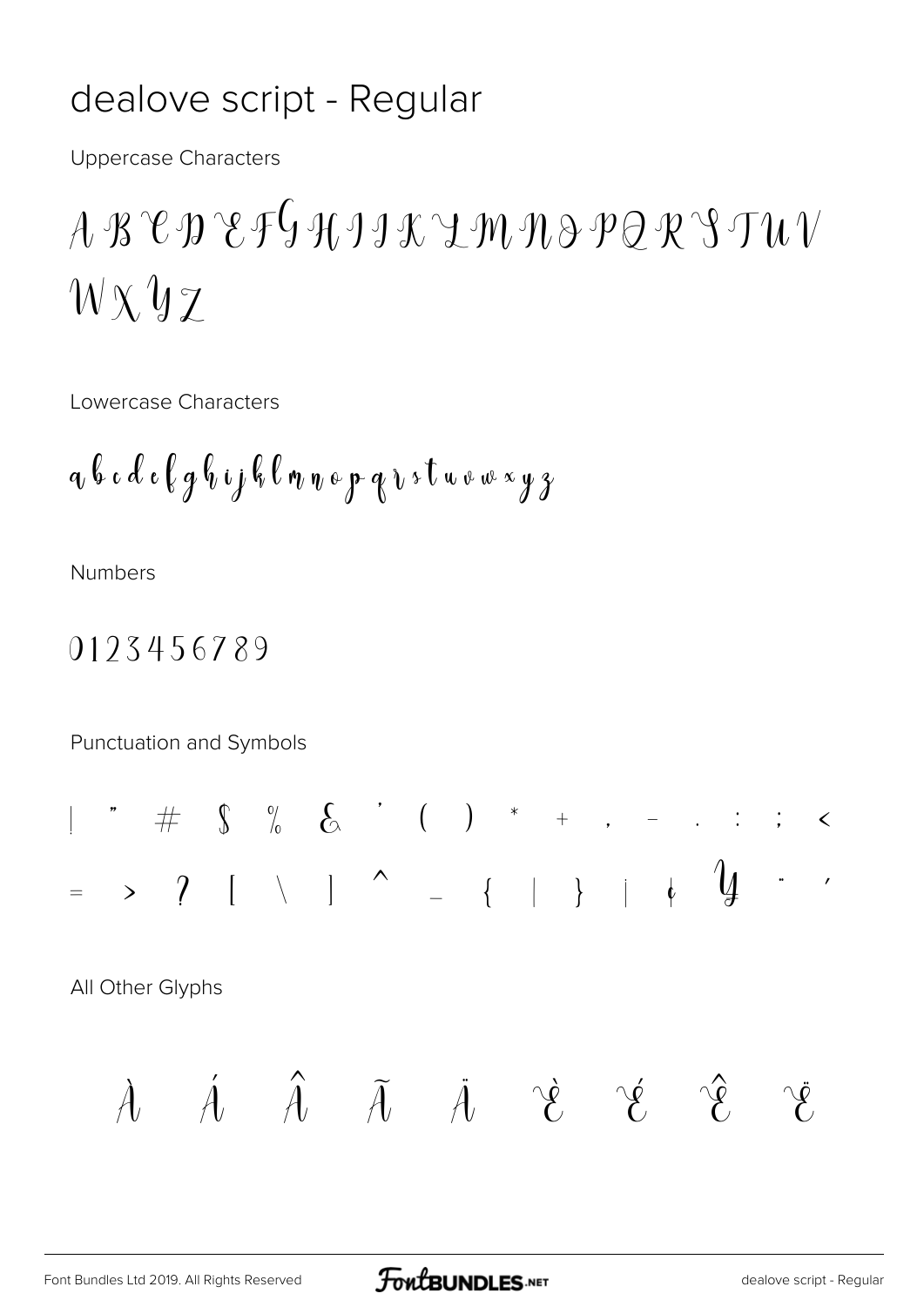|  |  |  | $\begin{array}{ccccccccccccc} \mathbf{\dot{y}} & \mathbf{\dot{y}} & \mathbf{\dot{y}} & \mathbf{\dot{y}} & \mathbf{\dot{y}} & \mathbf{\dot{y}} & \mathbf{\dot{\delta}} & \mathbf{\dot{\delta}} & \mathbf{\dot{\delta}} \end{array}$                                                                                                                                                                                                            |  |
|--|--|--|-----------------------------------------------------------------------------------------------------------------------------------------------------------------------------------------------------------------------------------------------------------------------------------------------------------------------------------------------------------------------------------------------------------------------------------------------|--|
|  |  |  | $\begin{tabular}{lllllllll} $\tilde{\mathfrak{H}}$ & $\tilde{\mathfrak{G}}$ & $\mathfrak{D}$ & $\tilde{\mathfrak{U}}$ & $\tilde{\mathfrak{U}}$ & $\tilde{\mathfrak{U}}$ & $\tilde{\mathfrak{U}}$ & $\tilde{\mathfrak{U}}$ & $\tilde{\mathfrak{U}}$ & $\tilde{\mathfrak{u}}$ \\ \end{tabular}$                                                                                                                                                 |  |
|  |  |  | $\hat{q}$ and $\hat{q}$ and $\hat{q}$ and $\hat{q}$ and $\hat{r}$ and $\hat{r}$ and $\hat{r}$ and $\hat{r}$ and $\hat{r}$ and $\hat{r}$ and $\hat{r}$ and $\hat{r}$ and $\hat{r}$ and $\hat{r}$ and $\hat{r}$ and $\hat{r}$ and $\hat{r}$ and $\hat{r}$ and $\hat{r$                                                                                                                                                                          |  |
|  |  |  | $\hat{c}$ $\hat{c}$ $\hat{c}$ $\tilde{c}$ $\hat{c}$ $\hat{\varphi}$ $\hat{u}$ $\hat{u}$ $\hat{u}$                                                                                                                                                                                                                                                                                                                                             |  |
|  |  |  | $\ddot{u}$ $\dot{y}$ $\ddot{y}$ $\frac{\gamma}{3}$ $\ddot{y}$ $\frac{\gamma}{2}$ $\frac{\gamma}{3}$ $\sim$                                                                                                                                                                                                                                                                                                                                    |  |
|  |  |  |                                                                                                                                                                                                                                                                                                                                                                                                                                               |  |
|  |  |  | $\overline{\phantom{a}}$ , $\overline{\phantom{a}}$ , $\overline{\phantom{a}}$ , $\overline{\phantom{a}}$ , $\overline{\phantom{a}}$ , $\overline{\phantom{a}}$ , $\overline{\phantom{a}}$ , $\overline{\phantom{a}}$ , $\overline{\phantom{a}}$ , $\overline{\phantom{a}}$ , $\overline{\phantom{a}}$ , $\overline{\phantom{a}}$ , $\overline{\phantom{a}}$ , $\overline{\phantom{a}}$ , $\overline{\phantom{a}}$ , $\overline{\phantom{a}}$ |  |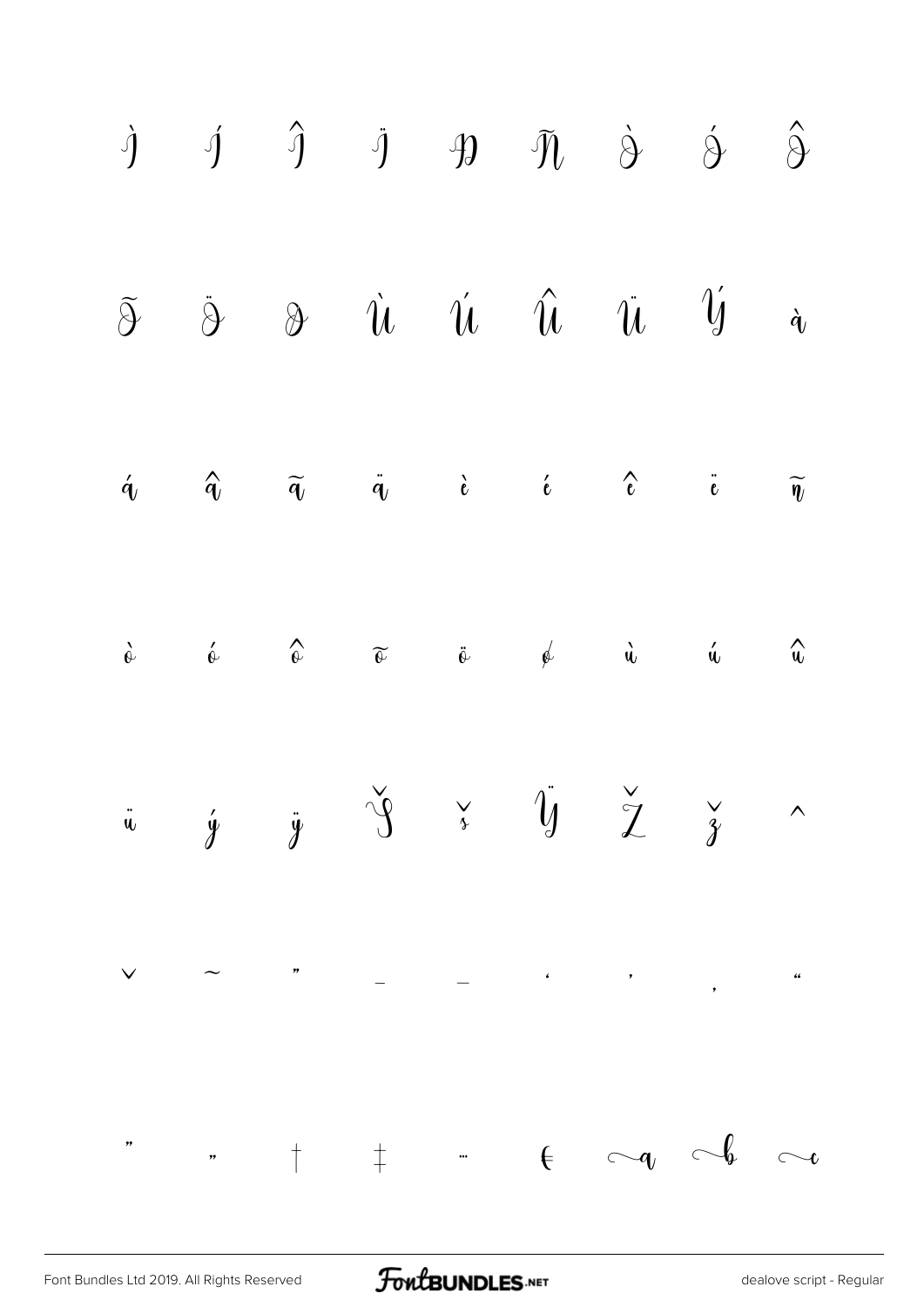